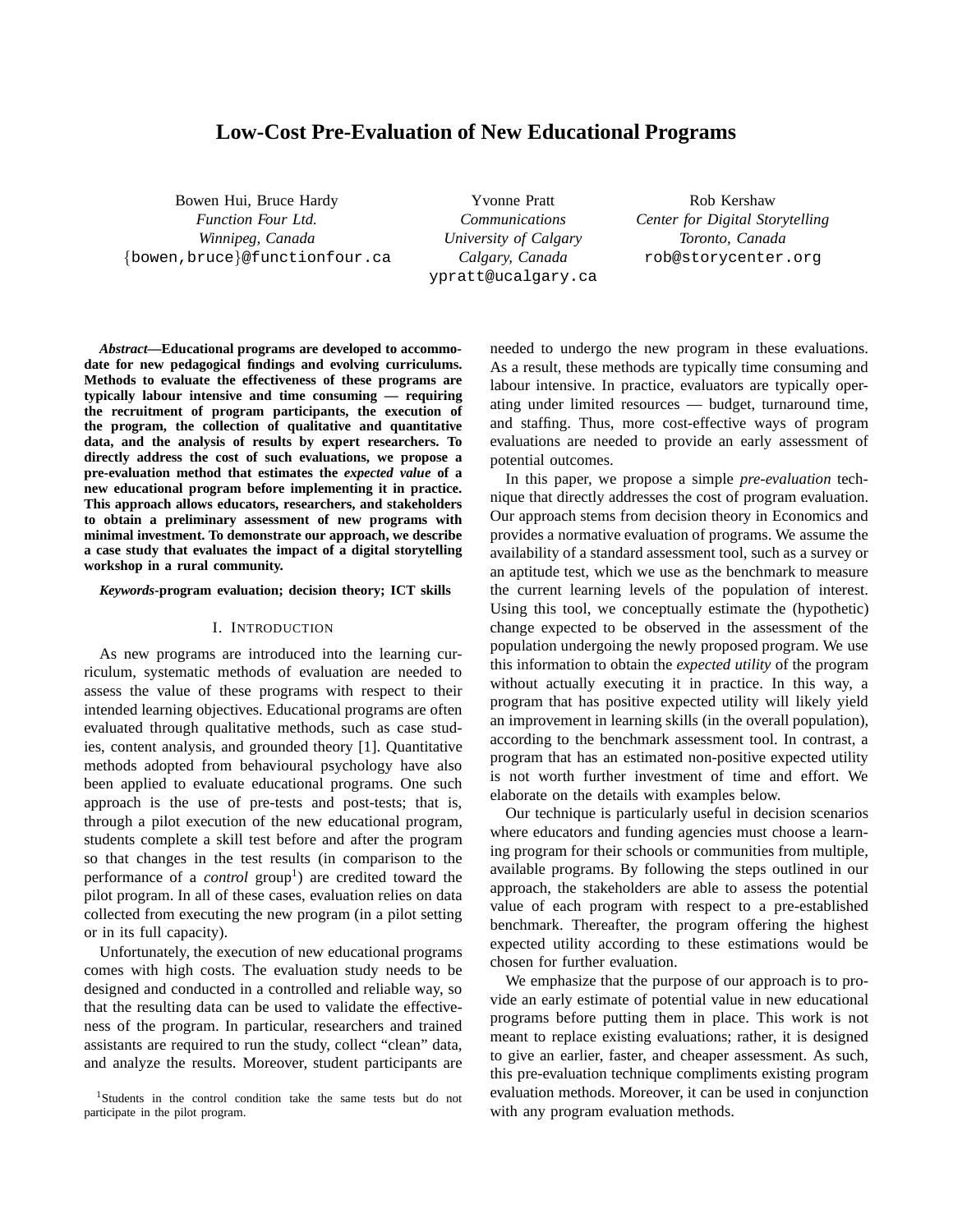The rest of this paper is organized as follows. Section II describes the pre-evaluation technique with illustrative examples. Our interest focuses on the community adoption of information and communication technology (ICT). As such, we describe a standard survey assessment for ICT called the *E-Index* in Section III. To demonstrate our method, we present a case study in Section IV, with emphasis on ICT skills. Lastly, we report the lessons learned in Section V.

### II. DECISION-THEORETIC PROGRAM PRE-EVALUATION

For comparison purposes, we assume that a typical program evaluation process consists of five steps as illustrated in Figure 1. In Step (1), the population of interest is identified and participants are selected (e.g., via a stratified sampling procedure [3]). In Step (2), participants take part in a pre-test that is deemed to be appropriate and sufficient for measuring the performance of the intended learning objectives of the pilot program. At this point, participants would be split into two groups: group A undergoes the pilot learning program (i.e., the *test condition*) and group B undergoes the regular learning program (i.e., the *control condition*). Generally speaking, the grouping of the participants should be done randomly, and in a way that allows the two groups to have (approximately) equal numbers. However, researchers may want to control for certain grouping variables, such as age, gender, and pre-test performance. In this case, we view groups A and B as having subgroups, and that the participants for each subgroup are selected randomly.



Figure 1. Process for program pre-evaluation.

Next, the learning programs takes place in Step (3), and the participants take a post-test in Step (4) upon completion. Variations of the pre-test may be used as a post-test, so long as the variables being measured by these tests are the same in both tests. Finally, in Step (5), the results are separated according to the original participant groupings and a comparative analysis (e.g., ANOVA [5]) is conducted to measure: (i) the performance difference between each group before and after the learning program, and (ii) the performance difference between the groups of the two programs.

In contrast, the pre-evaluation process that we propose replaces Steps (3) and (4) with an analytical calculation that estimates the projected post-test results. For example, if the assessment tool used is a survey, then an unbiased expert who understands the objectives of the pilot program needs to mine through each survey question, compare the pre-test scores obtained in the participant groups, and project a posttest score for each group. Moreover, if subgroups are used (e.g., group A male, group A female, group B male, group B female), then an estimated expected performance should be expressed for each subgroup.

We demonstrate the analytical assessment procedure with an example. Suppose a community's governing body is considering implementing a new technology training program that has demonstrated to be effective in other communities. How does one evaluate the effectiveness of such a program in this community without first executing it?

Table I EXAMPLE SCORES FOR TWO TYPES OF QUESTIONS.

|              | <b>Pre-Test Results</b> | <b>Post-Test Projections</b> |
|--------------|-------------------------|------------------------------|
| A $(90/100)$ | 30%                     | 40%                          |
| B(75/100)    | 45%                     | 50%                          |
| C(60/100)    | 10%                     | 5%                           |
| D(55/100)    | 10%                     | 5%                           |
| E(30/100)    | 5%                      | 0%                           |
| O2           | <b>Pre-Test Results</b> | <b>Post-Test Projections</b> |
| Yes $(1)$    | 60%                     | 75%                          |
| No $(0)$     | 40%                     | 25%                          |

To elaborate on the example, we suppose that a group of community members took a pre-test (e.g., survey) consisting of two types of questions with scores summarized in Table I. Suppose question  $Q1$  is a type of question that assess performance and assigns a score between 0−100 along with a summary letter grade. Through a hypothetical pre-test, we have 30% of the participants scoring a grade of A, 45% scoring  $B$ , and so on. On the other hand, if a question  $Q2$ is of yes/no type (e.g., "do you know how to send emails?"), then we simply tally up the number of participants for each response in the pre-test. Obtaining pre-test results marks the end of Step (2) in the pre-evaluation process.

Next, we use the pre-test as a guide to estimate the maximal impact of a new educational program for this community. Going through each question and the participant scores one by one, a knowledgeable expert projects the expected change in the results if the training program were to be conducted followed by a post-test. For example, the pre-test evaluate one's telephone skills, computer skills, and Internet skills, while the new program promises to train participants on computer skills only. Thus, the skills that we would expect to see improvement in pertain only to computer knowledge. Example estimates for post-test scores are shown in the right-most column in Table I.

To calculate the expected change in a question, we calculate an average score for each scenario and subtract the difference. In particular, we use the median value for each score/response (e.g., 90 for  $A$ , 75 for  $B$ , etc.). An average score for the pre-test for Q1 is calculated by multiplying the percentage of participants who obtained each score and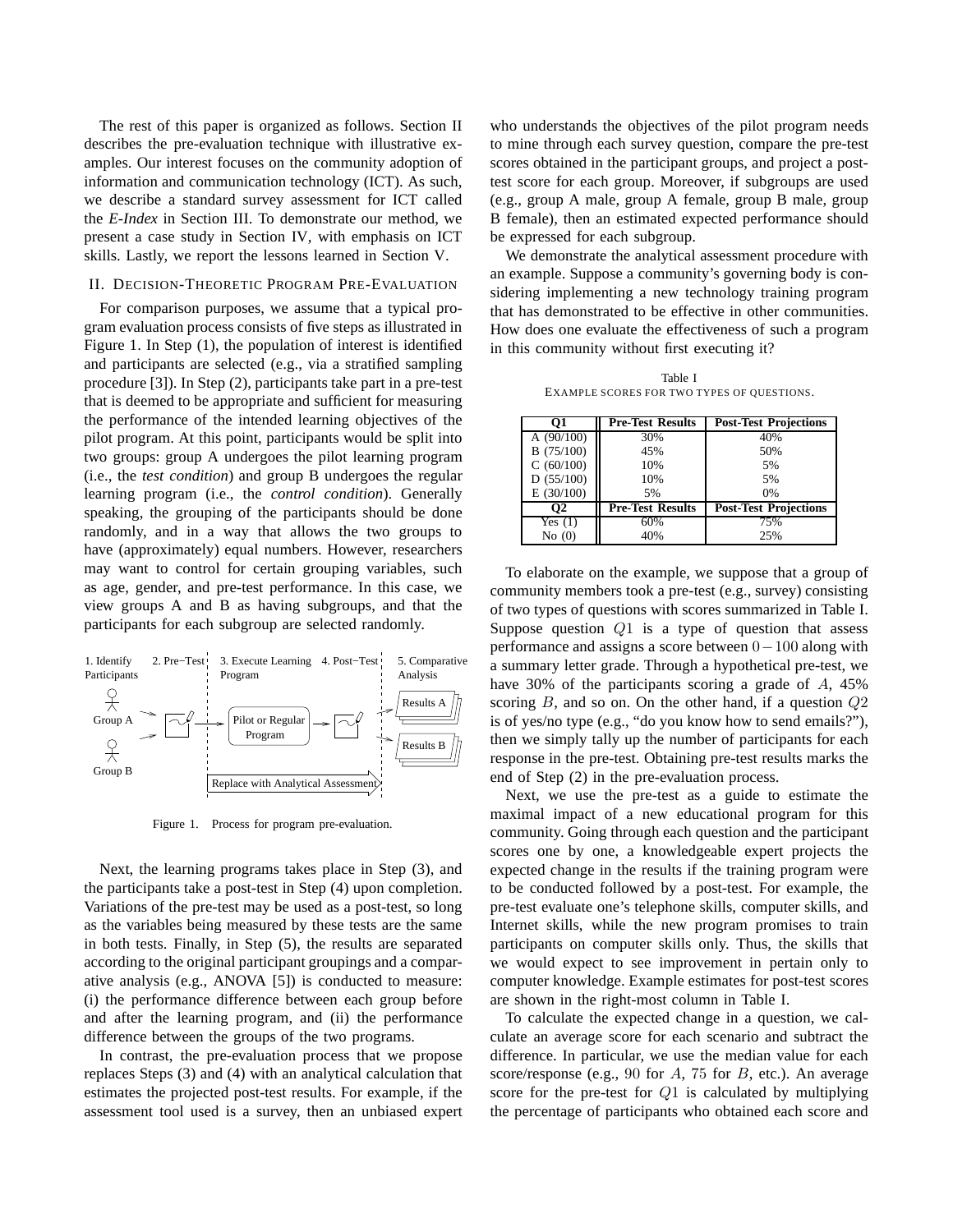summing up all the possible cases as follows:  $(30\% \times 90) +$  $(45\% \times 75) + (10\% \times 60) + (10\% \times 55) + (5\% \times 30) = 70.$ Following the same calculating using the projected post-test percentages, the average score is 79.25. Thus, the expected value of the learning program is  $79.25 - 70 = 9.25$ . One may further reference the grading scheme of the question to check whether this value improves the grade (say, from a B to an A). While such a number may seem abstract, ensuring that all the learning programs using the same benchmark assessment tool will enable a fair comparison in the same scale. An analogous calculation can be used for Q2, where a value of 1 is used for "yes" responses and a 0 otherwise.

### III. E-INDEX: AN ICT ASSESSMENT TOOL

The current approach in community assessment is to conduct door-to-door surveys which are time consuming and labour intensive. Results in the quantitative components of these surveys are typically summarized as average participant responses. Here, we describe the community assessment survey called the E-Index that consists of questions about ICT adoption [4]. To date, the E-Index has been applied in 43 rural communities across Canada [2].

For a participating community, A housing list is used to establish the sampling frame. A random sample of households is drawn from this frame. As part of the rural community development initiative, local residents of the community are trained and certified as E-Index surveyors. These surveyors are responsible for conducting the survey with a member of their assigned households (as determined based on birth dates). Throughout the project, surveyors are supported by E-Index researchers remotely.

In total, there are four sections in the E-Index survey: demographics, ICT infrastructure, ICT skills, and ICT utilization. Example questions are: "Do you have access to Tech at Loc", "Do you know how to use Tech", and "How often do you use Tech". where Tech is replaced by radio, television, fixed phone, mobile phone, fax, computer, and Internet, and Loc is replaced by home, work, public areas.

Among other data collected in the E-Index, we focus on the quantitative results only. Responses for the questions in each section are averaged across all the respondents to obtain an infrastructure score, a skills score, and a utilization score for each of the seven technologies surveyed. These averages simply represent the percentage of respondents who indicated they have a technology at home, a skill for a technology, or a use for a technology. These percentages are then scaled to obtain a grade score using *goalposts* — a numeric score expressing the expected proportion of individuals who would indicate a positive response. In effect, if the goalpost is 100, the calculated percentage and the grade score are the same. However, if the goalpost is, say, 60, then only 60% of the population is expected to use the Internet. In this case, the grade score will be scaled to a number that is higher than the calculated (raw) percentage.

Although these scores are summary statistics, they may be used to help community leaders and policy makers understand their communitys adoption rates on various ICTs as a whole. For example, these scores may indicate that the infrastructure for Internet is very high but the actual skills to use it is very low. In this case, leaders may decide to invest in better training programs for Internet to increase knowledge and utilization of it. On the other hand, these scores may indicate that the community has very high skills in a technology but not enough infrastructure to support it. Such a result would suggest that leaders need to direct their investments to create broader access for that technology.

## *A. Assessment on Fishing Lake, Alberta*

In 2008, Fishing Lake Métis Settlements participated in the E-Index project (version 2.4). A total of 148 households were used to establish the sampling frame and 84 households were sampled. With a response rate of 89.3%, a total of 75 surveys were completed successfully.

## *B. Project Findings*

The overall E-Index score for Fishing Lake is 64.5% (a letter grade of B). Table II shows a further breakdown of the category and technology grade scores. In comparison to 17 other communities who participated in this version of the E-Index, Fishing Lake has similar scores in about half of the cases, with Infrastructure, Utilization, Fixed phone, Mobile phone, and Computer scoring slightly below the average.

| Category/Technology   | Grade Score | e2.4 Average |  |  |
|-----------------------|-------------|--------------|--|--|
| <b>Infrastructure</b> | 79.7(B)     | 88.7 (A)     |  |  |
| <b>Skills</b>         | 91.6(A)     | 90.1(A)      |  |  |
| Utilization           | $27.6$ (D)  | 52.4 $(C)$   |  |  |
| Radio                 | 83.5(A)     | 84.8(A)      |  |  |
| <b>Fixed Phone</b>    | 87.8 (A)    | $92.8(A+)$   |  |  |
| Fax                   | 44.4 (C)    | 52.3 $(C)$   |  |  |
| Mobile Phone          | $68.8$ (B)  | 79.6 $(A)$   |  |  |
| Television            | 74.0 $(B)$  | 80.1(A)      |  |  |
| Computer              | 50.8 $(C)$  | 59.9 (B)     |  |  |
| Internet              | 42.1 $(C)$  | 55.8 (C)     |  |  |

Table II E-INDEX SCORES FOR FISHING LAKE IN 2008.

### IV. CASE STUDY: DIGITAL STORYTELLING

We report our experience with a pilot study in Fishing Lake that was conducted in the Fall of 2010. This study is centered around a digital storytelling (DST) workshop, where DST experts are invited into the community to train youths on various technologies and teach them about digital story making. After a period of hands-on training, the participants are required to create a digital story in teams. In this study, seven types of software and hardware were used in the digital storytelling workshop. These technologies are:

- Word processing software (WP): MS Word, Notepad
- Movie editing software (ME): Final Cut Studio, Windows Movie Maker